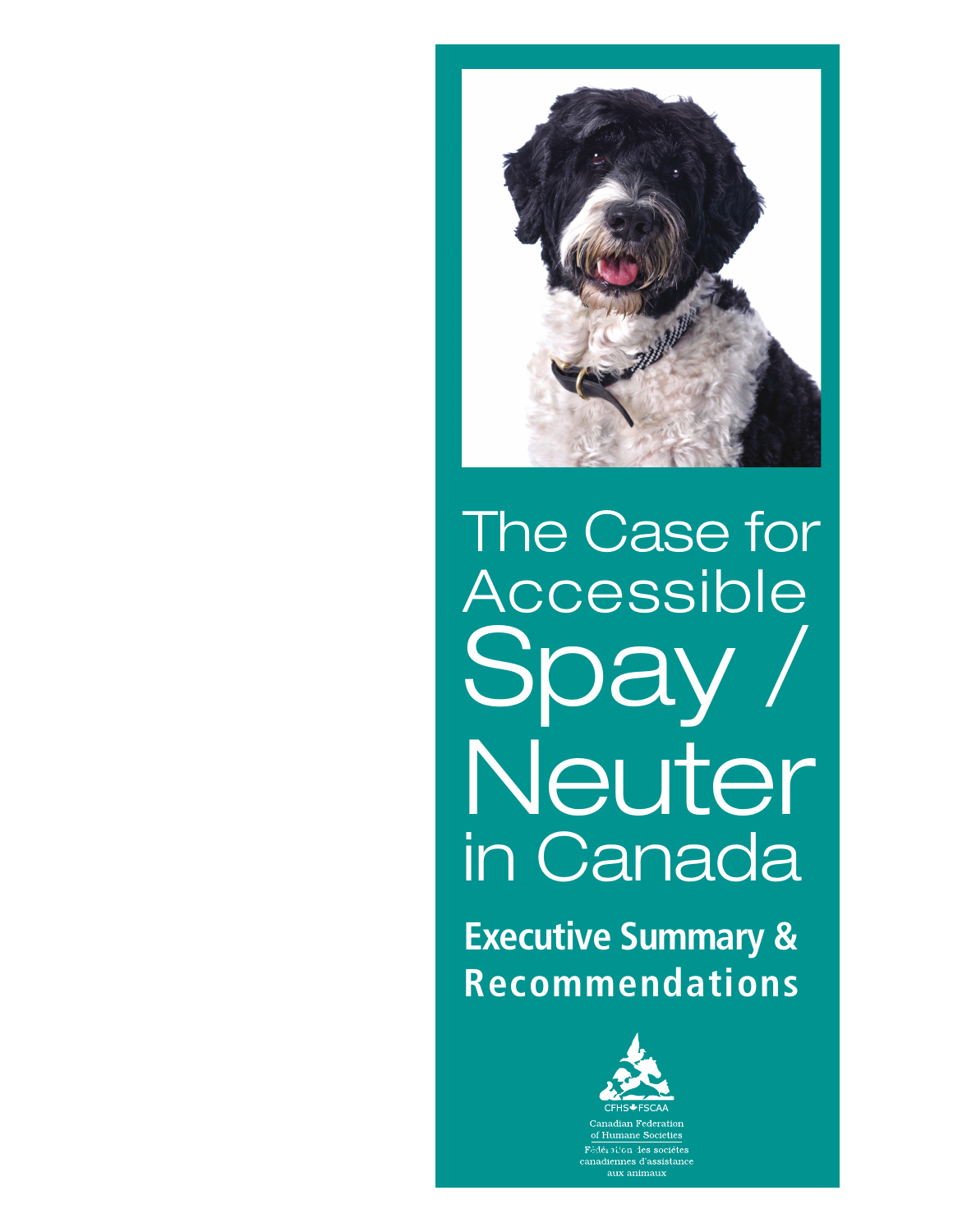# **Acknowledgements**

Funding for this report was generously provided by PetSmart Charities of Canada.

The CFHS would like to thank the many individuals who contributed to this report. In particular, the CFHS acknowledges the work of Barbara Cartwright, Kim Elmslie, Lisa Koch, Kelly Mullaly, Toolika Rastogi, and Stephanie Rigby.





of Humane Societies Fédération des sociétes canadiennes d'assistance aux animaux

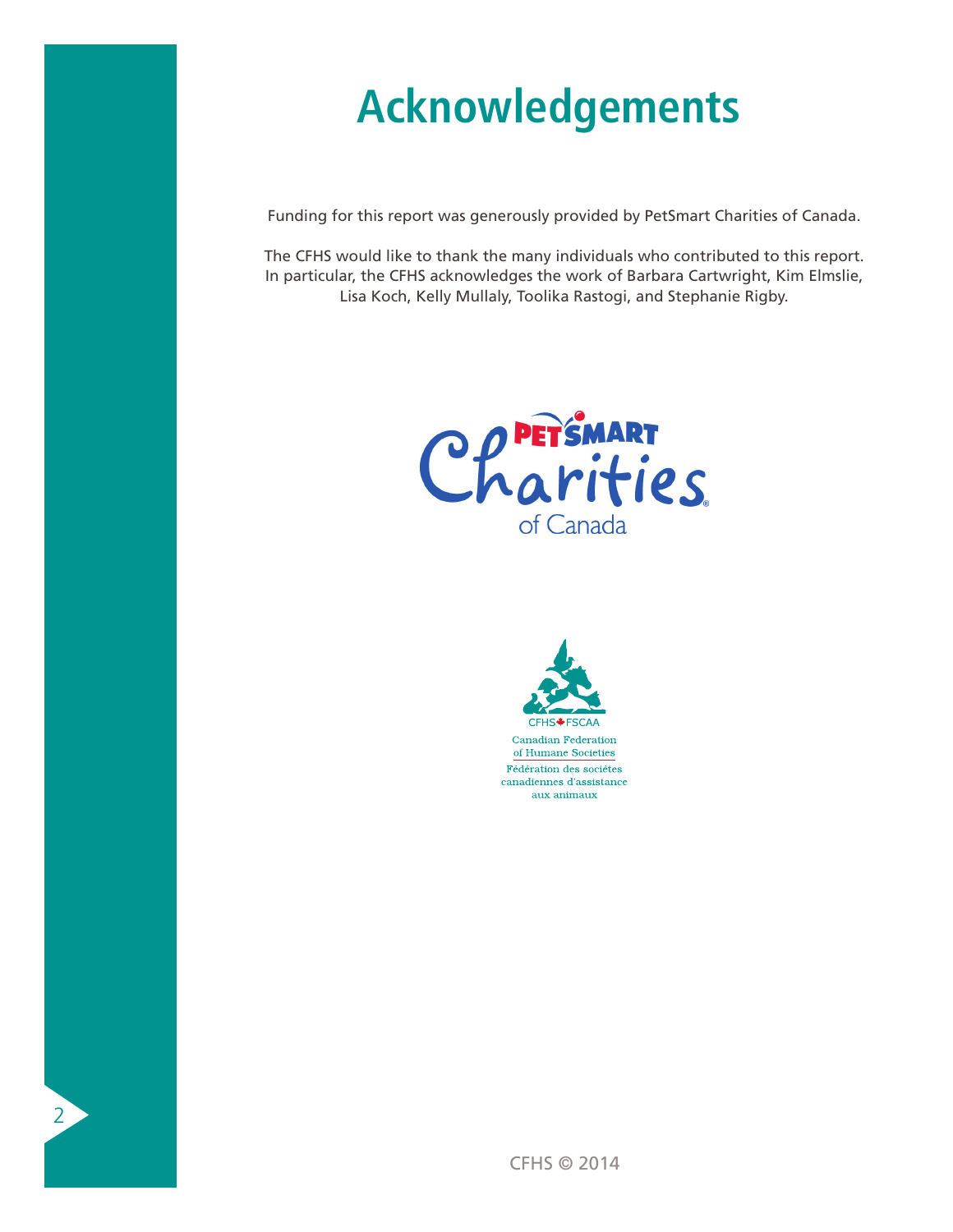## **Executive Summary**

Companion animal overpopulation is one of the most pressing animal welfare issues of our time. Overpopulation manifests in crowded shelters overflowing with homeless animals as well as countless stray and feral animals surviving outside of shelters. Animal welfare organizations and veterinarians widely agree that a key solution to this overpopulation crisis is accessible spay/ neuter surgery, which includes low-cost (subsidized) services, high-quality/high-volume spay/ neuter clinics, mobile services, and transportation assistance.

Cat and dog overpopulation results in many costs to communities – from extensive spending by local government agencies responding to animal complaints such as dog bites, nuisances, and livestock death; to the costs of impounding, sheltering, and euthanizing stray, homeless or abandoned animals; to costs required to address risks to public health. Costs that are more difficult to measure include the tremendous loss of animal life and the associated animal and human suffering.

Many communities across North America have implemented accessible spay/neuter programs and are experiencing positive outcomes as a result. These outcomes include:

- reduced shelter intake and euthanasia levels;
- fewer stray and feral animals;
- fewer animal complaints; and
- increased adoptions in local shelters and rescue agencies.

These outcomes translate to reduced public spending. In spite of these benefits, many communities in Canada still do not have accessible spay/neuter programs.

Barriers that prevent more animals from being spay/neutered include:

 • the cost of surgery;

3

- lack of clear and accurate information;
- lack of proximity of veterinary services; and
- corresponding issues of transportation.

To address these barriers and facilitate higher spay/neuter rates, accessible spay/neuter programs may provide:

- low-cost (subsidized) services;
- high-quality/high-volume spay/neuter clinics;
- mobile services and transportation assistance; and
- public awareness and education.

Accessible spay/neuter programs may also be supported by legislation and financial incentives.

While accessible spay/neuter is a straight-forward and proven solution that benefits society, the burden of current approaches is predominantly being borne by animal welfare agencies and veterinarians who donate their time and resources. Contrary to perceptions that accessible spay/neuter programs result in decreased business at nearby private veterinary practices, these initiatives have been proven to attract clients who are not yet in a relationship with a veterinarian and promote the use of non-subsidized veterinary services.

Working collaboratively as a community to identify and target specific challenges and to develop accessible spay/neuter solutions amenable to all implicated stakeholders – including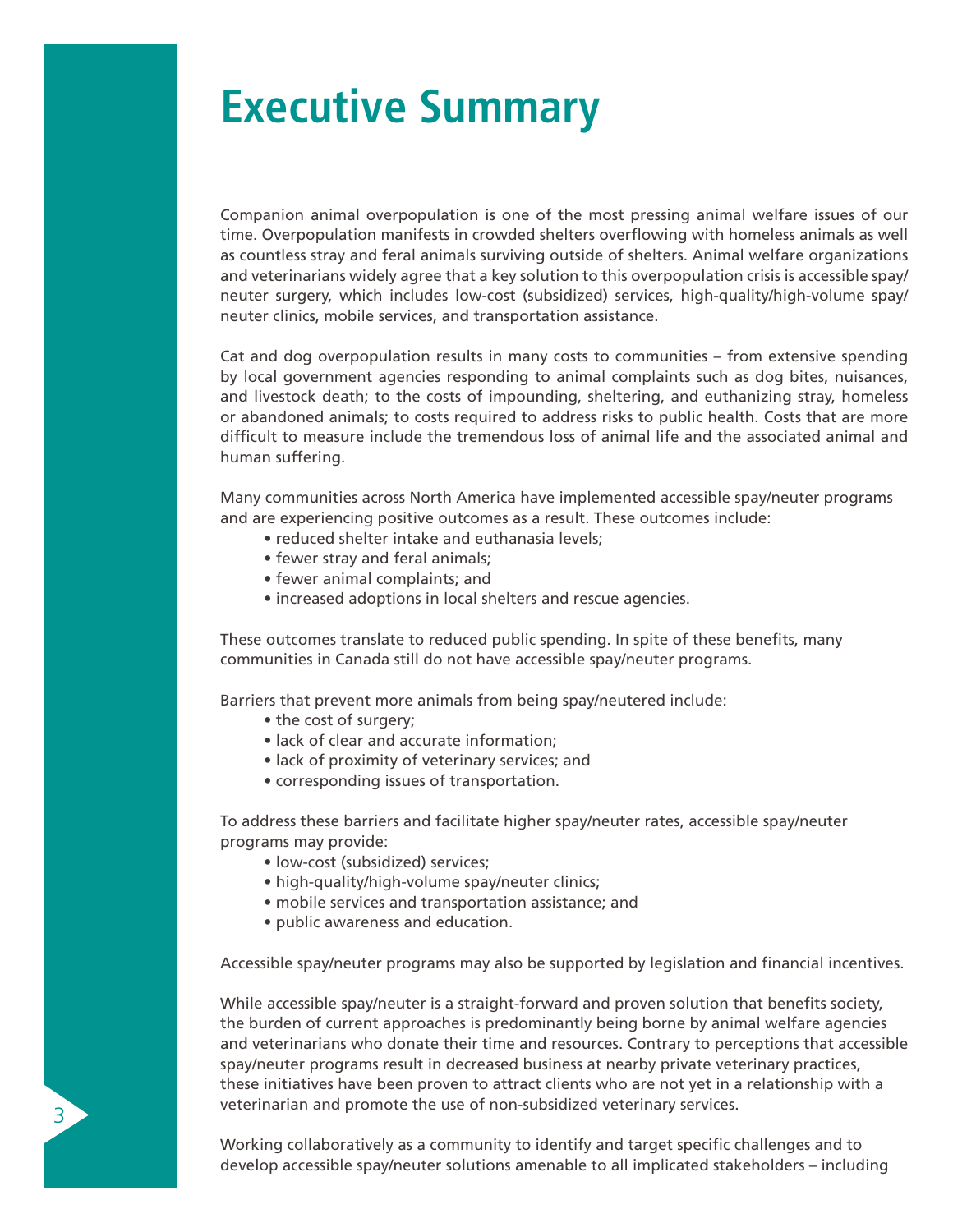the veterinary community and animal welfare organizations – is a successful approach that should be replicated in establishing new initiatives.

### **CFHS Recommendations**

#### **For animal welfare organizations**

- $\triangleright$  As historical leaders in addressing issues of companion animal overpopulation, the animal welfare community engage collaboratively with other stakeholders and advocate for accessible spay/neuter programs locally, provincially, and nationally. Shelters, SPCAs, humane societies, and rescue organizations incorporate a mandatory spay/neuter program as part of their companion animal adoption procedures.
- $\triangleright$  Be innovative in creating public outreach activities that engage specific communities and build trust.

#### **For the veterinary community**

- $\triangleright$  Schools of veterinary medicine and private practice veterinarians collaborate with the animal welfare community to address this critical animal welfare issue.
- Veterinary medical associations work with community stakeholders to identify elements within their current regulations and policies that limit accessible spay/neuter and remove these elements without delay.
- The veterinary community support high-quality/high-volume and subsidized spay/ neuter initiatives.

#### **For governments**

 $\overline{4}$ 

- Each municipality review the current state of companion animal overpopulation and spay/neuter needs in its jurisdiction and establish positive working relationships with local animal welfare and veterinary stakeholders to devise a well-funded accessible spay/neuter program.
- Municipalities establish and enforce companion animal licensing for both cats and dogs that set significantly higher fees for unsterilized versus sterilized animals.
- Revenue from animal control programs (such as licensing fees) be invested directly in accessible spay/neuter initiatives.
- Municipalities recognize the important, long-term benefits of establishing their own accessible spay/neuter clinics and employ veterinarians on staff that are specialized in high-quality/high-volume spay/neuter surgery.
- Local and provincial governments demonstrate leadership and engage the community (including veterinarians, animal welfare organizations, other charitable organizations, concerned citizens) to develop accessible spay/neuter solutions.